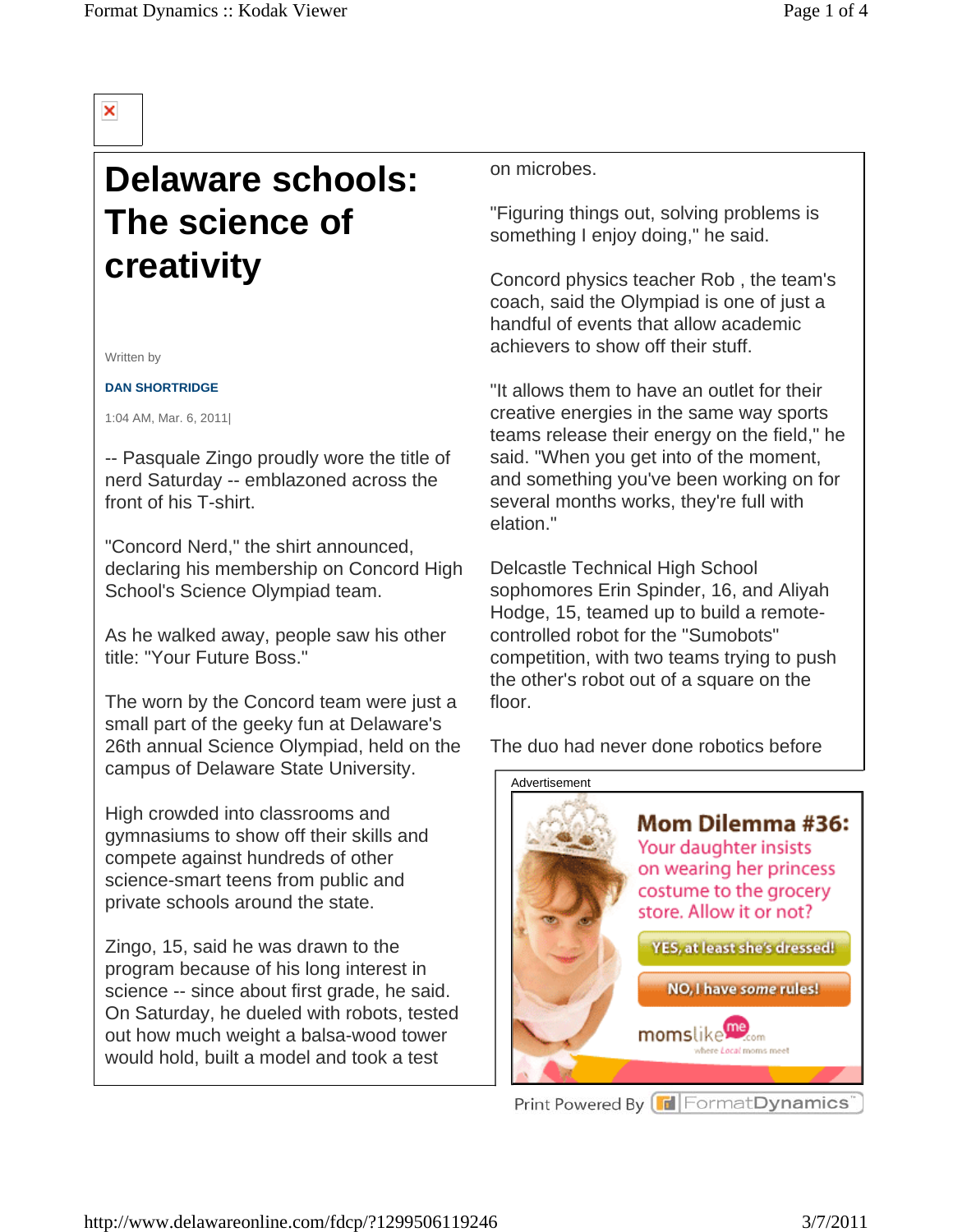## ×

they signed up for the Olympiad, and found it a challenge.

"It was very nerve-wracking to get it to where it is today," Hodge said. "It's hard, but it's easy."

Both girls said they planned to study science in college -- Spinder aiming to go into forensic science, Hodge undecided between forensic anthropology and the pharmaceutical field.

Dover High School senior Eric Suter, planning to study biology and physics at Rutgers in the fall, said he enjoyed the Olympiad because it gave him a chance to stretch his mind.

"It's more hands-on," he said. "In high school especially, it's just lecturing and testing."

The event also helps friendships form, like the one between Cab Calloway School of the Arts senior Katie Dixon, 17, and junior Jeffrey Xu, 16.

"I wouldn't even know you" if not for the Olympiad team, Xu told Dixon.

The two said they were inspired to participate by teacher Reese Rigby, with Dixon enjoying a competition about microbes and Xu liking robotics and astronomy -- far different from the classroom.

"It's more in-depth," Dixon said.



Delmarva Christian High student Tyler Collins, 16, winds up his helicopter during the 26th annual Science Olympiad at DSU on Saturday. Hundreds of students from Delaware competed in the event. / Special to The News Journal/EMILY VARISCO